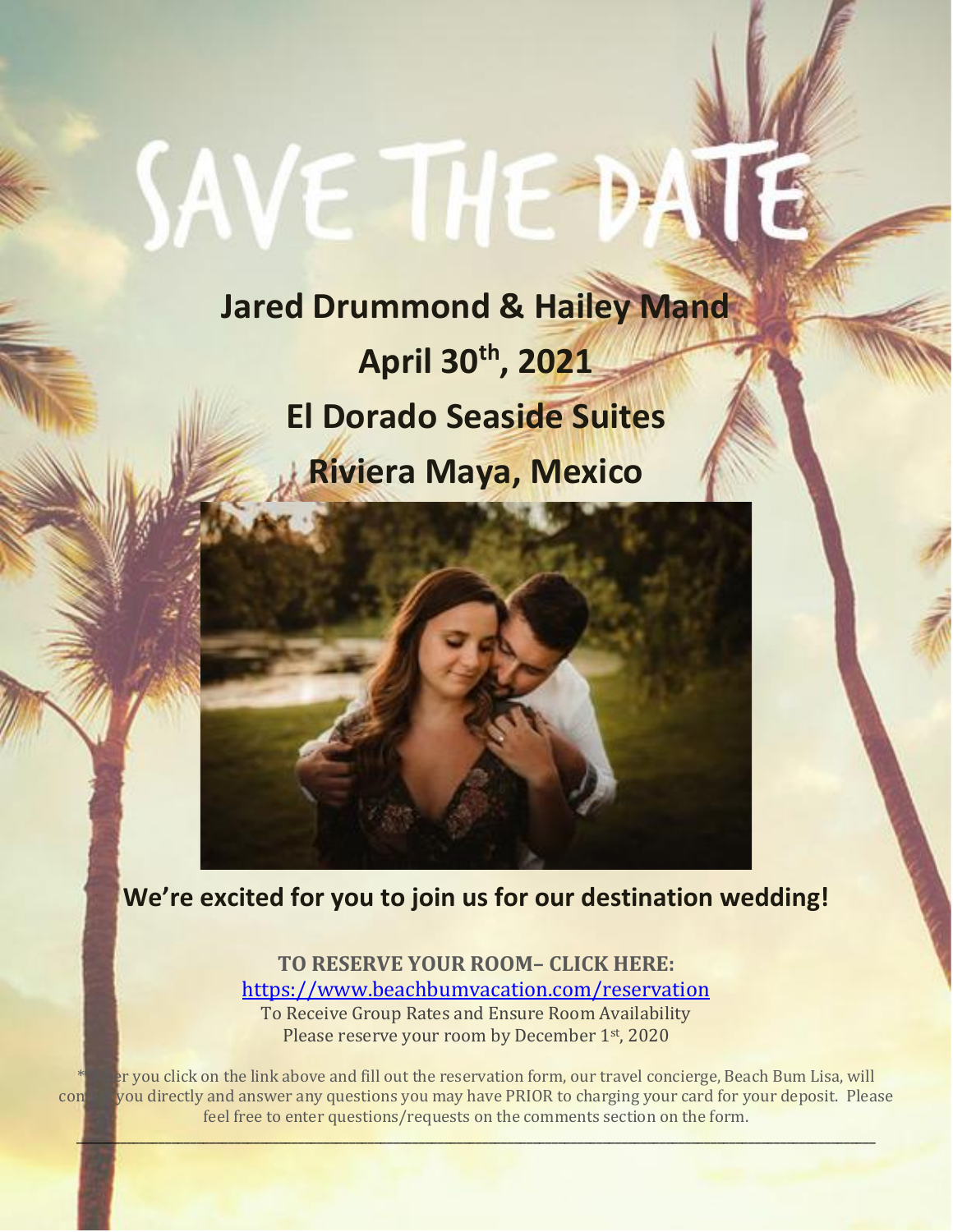

Lisa@BeachBumVacation.com

1.317.577.7775 ext 12 1.877.943.8282 ext 12

Our wedding travel concierge is Lisa



'Travel the WORLD with US' Phone: 1-877-943-8282 Ext 12 Lisa@beachbumvacation.com \*ALL-INCLUSIVE All RATES ARE **PER PERSON**

|                                       | Rates for 3 night stay        | <b>Additional Nightly Rate</b> |
|---------------------------------------|-------------------------------|--------------------------------|
| Ocean Front Swim Up                   | Single Occupancy: \$741 pp    | Single Occupancy: \$225.75 pp  |
| Suite (upper floors)                  | Double Occupancy \$513.96 pp  | Double Occupancy \$150.93 pp   |
|                                       | Triple Occupancy \$512.67 pp  | Triple Occupancy \$149.64 pp   |
|                                       |                               |                                |
| Beach Front Jr Suite (on              | Single Occupancy: \$768.09 pp | Single Occupancy: \$234.78 pp  |
| palms side)                           | Double Occupancy \$532.02 pp  | Double Occupancy \$156.09 pp   |
| Ocean Front Pool Swim up              | Single Occupancy: \$783.57 pp | Single Occupancy: \$239.94 pp  |
| Suite (1 <sup>st</sup> floor w/direct | Double Occupancy \$542.34 pp  | Double Occupancy \$158.67 pp   |
| access to main pool)                  |                               |                                |
| Premium Jr Suite (on                  | Single Occupancy: \$791.31 pp | Single Occupancy: \$242.52 pp  |
| palms side)                           | Double Occupancy \$547.50 pp  | Double Occupancy \$161.25 pp   |

**\*\* Airfare is not included in the price above\*\*** 

### **WHAT'S INCLUDED?**

Accommodations as selected, airport transfers, taxes, all meals, unlimited alcoholic and non-alcoholic beverages, in-room mini-bar with beer, water, soft drinks (re-stocked once a day), daily and nightly activity programs, nonmotorized water sports, live music and shows, fitness center, taxes and gratuities all included.

### \* **PAYMENT INFORMATION**

- ➢ If you book Room Only: \$150 per person deposit to book just the room.
- $\triangleright$  If you book Room with insurance: It's just \$150 per person deposit + the cost of insurance.
- ➢ If you book Room and flights without insurance: \$150 per person deposit + total airfare cost.
- $\triangleright$  If you book Room and flights with insurance: \$150 per person deposit + the cost of insurance.

**INSURANCE** is available at an additional cost based on age, trip cost, and state in which you reside. Beach Bum Lisa can provide exact cost upon request.

### **\*\*\*\*\*Deposits are due by December 1st, 2020 \*\*\*\*\***

Final payment is due by February 18th, 2021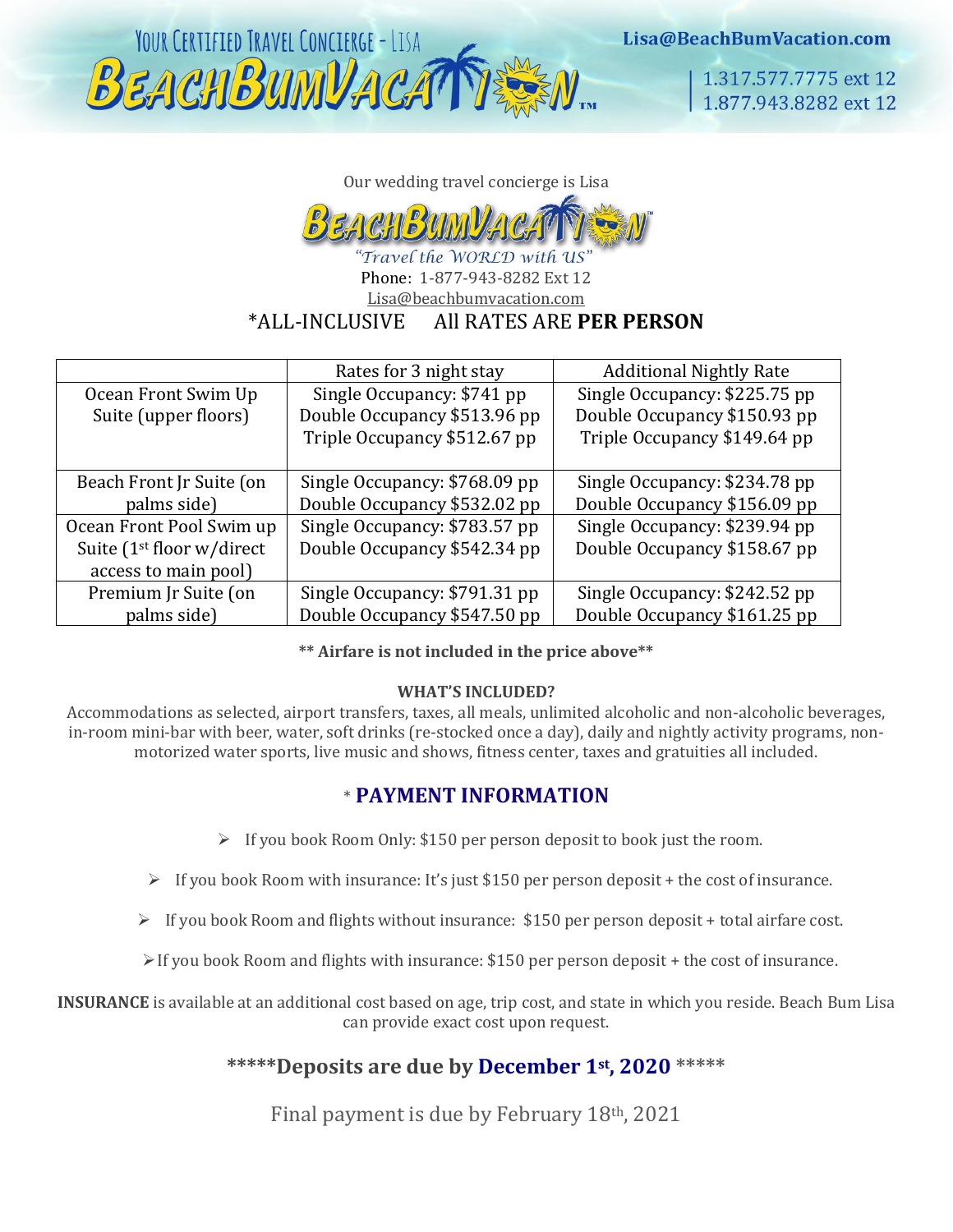

Lisa@BeachBumVacation.com

1.317.577.7775 ext 12 1.877.943.8282 ext 12

Visa, MasterCard, American Express and Discover are accepted. Note: Returned checks subject to \$30.00 fee.

# **\*\*\* Process of Booking** \*\*\*

# **TO RESERVE YOUR ROOM– CLICK HERE:**

<https://www.beachbumvacation.com/reservation>

\*\*Our travel concierge, Beach Bum Lisa will contact you confirming your vacation PRIOR to applying your deposit. Please feel free to enter questions/requests on the comments section on the form.

If you have frequent flyer miles or airline credit vouchers Beach Bum Lisa is NOT able to book your flight. You must do so on your own. Please email Beach Bum Lisa your flight schedule to ensure roundtrip airport transportation is arranged accordingly.

# **CANCELATION POLICY:**

From date of signed contract until 65 days prior to departure no penalty applies.



From 64-36 days prior to group arrival - \$300 per room cancelation penalty.

From 35 days prior to arrival onward cancelation will inquire 100% penalty.

The aforementioned is person or room canceling (so if 1 person within the room cancels these same rules apply for that person). **Regarding Airline tickets** – if Beach Bum Vacation booked your tickets - they are 100% nonrefundable and subject to individual airline penalties/fees (see insurance info above).

All the above would be protected with the optional Cancel for any Reason Travel Insurance. The main contact that initiated the reservation process via communications with Beach Bum Vacation must also inform Beach Bum Vacation in writing if you decide to cancel.

**If you do not have insurance – natural disasters (such as hurricanes), cancelations for ANY reason (medical/personal emergencies, cancelation of the wedding, etc.) do not relieve you from these penalties. ONLY the Travel Insurance will ensure you coverage.**

# **\*\*\* Important Travel & Booking Information \*\*\***

All reservations must be made directly through Lisa at Beach Bum Vacation. [www.beachbumvacation.com/reservation](http://www.beachbumvacation.com/reservation)